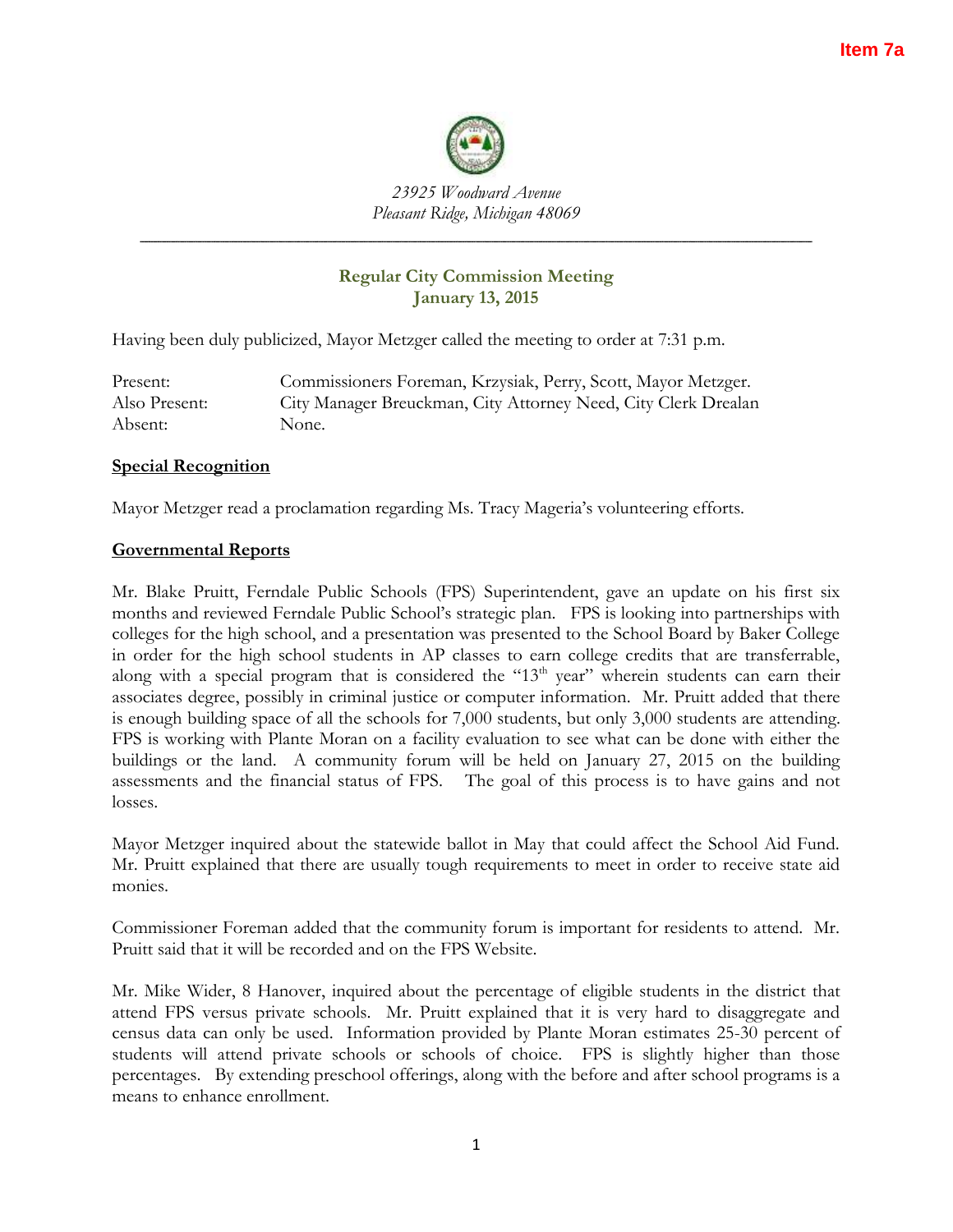Fire Chief Kevin Sullivan, Ferndale Fire Department, reported that there were a few fires over the holidays, one being residential started by a 4-year-old using a lighter and a piece of paper in order to see better. Mother and child made it out safely, but the home's smoke detectors were disabled due to the sensitivity to cigarette smoke. The Fire Department recommends dual function smoke detectors that contain both a photoelectric and ionization sensor for early warnings. There was also a commercial fire of a large warehouse whereas the employees attempted to extinguish the fire on their own with in-house fire extinguishers before calling the fire department, which just enhanced the smoke and caused the employees to become disoriented. It is important to always have an egress designated and fire plan in place.

Police Chief Kevin Nowak reported that it was a quiet holiday season, but there has been an increase in identity theft problems especially with credit cards being used out-of-state. Chief Nowak reminded the residents that the police department works 24/7, and if you have a matter, such as a parking situation that needs to be addressed, please call the department and do not attempt to handle alone via social media. Chief Nowak reported that there will be an internal promotion of an officer to sergeant and a new part-time officer will be hired.

Commissioner Perry inquired as to what phone number should be called for non-emergency police situations. Chief Nowak responded that the general business number of 248-541-2900 and follow prompts if not answered by a person, or just come directly to the police department.

# **City Commission Liaison Reports**

Commissioner Foreman reported that January 20, 2015 will begin the application window for the Open Program at Kennedy/Roosevelt Elementary Schools. January 21, 2015 will be a kindergarten open house at Harding Administration Building 6:00-8:00p; free childcare will be provided. If you register by 1/16/15, you will receive a free gift (child's T-shirt and book). January 26, 2015, 7:00p, is the next School Board meeting at Harding Administration Building.

Commissioner Perry reported that the Planning Commission and DDA met on December 15, 2014. The Planning Commission reviewed the comments received on the Master Plan. The plan is not inconsistent with neighboring communities. A public hearing for the Master Plan is set for January 26, 2015, 7:00p, Pleasant Ridge City Hall. Master Plan is available on the City's Website for review. The DDA considered design and engineering plans for the alley reconstruction project between Amherst and Maywood, and then Maywood to Sylvan. If it is a cost savings and a possibility, the alleys from 10 Mile to Kensington, and then Kensington to Devonshire will be done altogether. The DDA had a discussion on the capital improvement plan that included greening in the DDA on the east side that could work for water runoff and beautification. The 2015 Concert in the Park plan was also discussed by the DDA. Alternative type events are being discussed in order not to duplicate events that are held by Parks & Recreation and to better serve the business district. Both the Planning Commission and DDA thanked exiting Commissioners Greg Sweeney and Ryan Stern for their years of service. Next meeting will be January 26, 2015, 7:00p, City Hall.

Commissioner Scott reported that the Historical Commission met on January 7, 2015, and thanked Commissioner Perry for attending in his absence. The next meeting will be February 4, 2015. The 25<sup>th</sup> Anniversary of I-696 will have its party on January 15, 2015, 7:00p, Community Center. Everyone is encouraged to attend.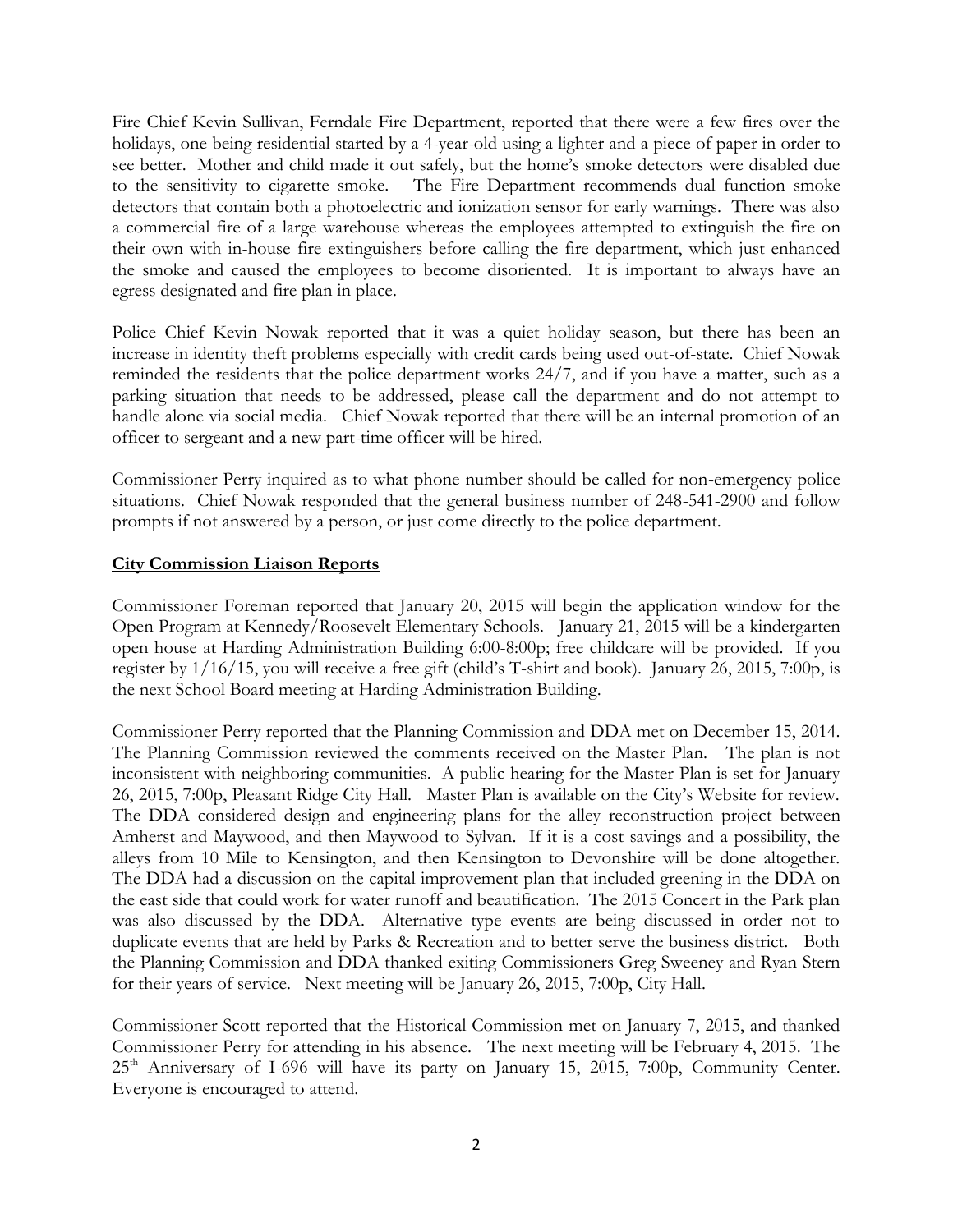Commissioner Krzysiak reminded that the Daddy/Daughter Sweetheart Dance will be held February 6, 2015, 6:00-7:30p, \$5.00 per person. Please RSVP Bridget at the Community Center in order for a headcount and proper planning for this event. Imagination Station Drop-in Play, February 7, 2015, 10:00a. 50-plus Bingo Night will be February 19, 2015, 6:00p. Please RSVP for this event as well. The Recreation Commission welcomes new ideas and comments, and invites residents to participate. Next meeting is January 28, 2015, 7:00p, Community Center.

Commissioner Foreman inquired if there are any restrictions during the winter months for playing on the new playscape at Gainsboro Park. Recreation Director Pietrzak reported that the playground is safe. The fence that is up is around an area that needs to have a walkway completed.

## **Consent Agenda**

## **15-3143**

Motion by Commissioner Foreman, second by Commissioner Scott, that the Consent Agenda, be approved, as listed.

Adopted: Yeas: Commissioner Foreman, Scott, Krzysiak, Perry, Mayor Metzger Nays: None.

# **Ordinance to Amend Section 2 of the Pleasant Ridge City Code, Administration, Division 9, I-696 Segregated Capital Asset Fund**

City Manager Breuckman explained that the revised ordinance will amend the Segregated Capital Asset Fund (SCAF) plan. The recommendations made by Mr. Gillis at the December meeting were investigated and added to the revision. A second legal opinion has been secured on the appropriateness of doing this under state law by Mr. Tim Currier, City Attorney for Birmingham, in the affirmative. The highlighted changes include Section 2-131, definitions, specifying that SCAF will consist of two constituent parts, Parks Special Revenue Fund and the Remainder Fund. The Remainder Fund will remain as it exists and invested today, and the Parks Special Revenue Fund may be invested under the new terms. Further clarification is that money moved from the Remainder Fund to the Parks Special Revenue Fund requires a supermajority vote, and moving money back from Parks Special Revenue Fund to the Remainder Fund requires a simple majority vote.

Commissioner Krzysiak thanked the Mayor and City Manager Breuckman for the efforts made on this ordinance amendment, along with working with Mr. Gillis closely to provide a solution to a funding issue that will benefit the City for many years.

### **15-3144**

Motion by Commissioner Foreman, second by Commissioner Scott, that the amendment to Section 2 of the Pleasant Ridge City Code, Administration, Division 9, I-696 Segregated Capital Asset Fund, be approved.

Adopted: Yeas: Commissioner Foreman, Scott, Krzysiak, Perry, Mayor Metzger Nays: None.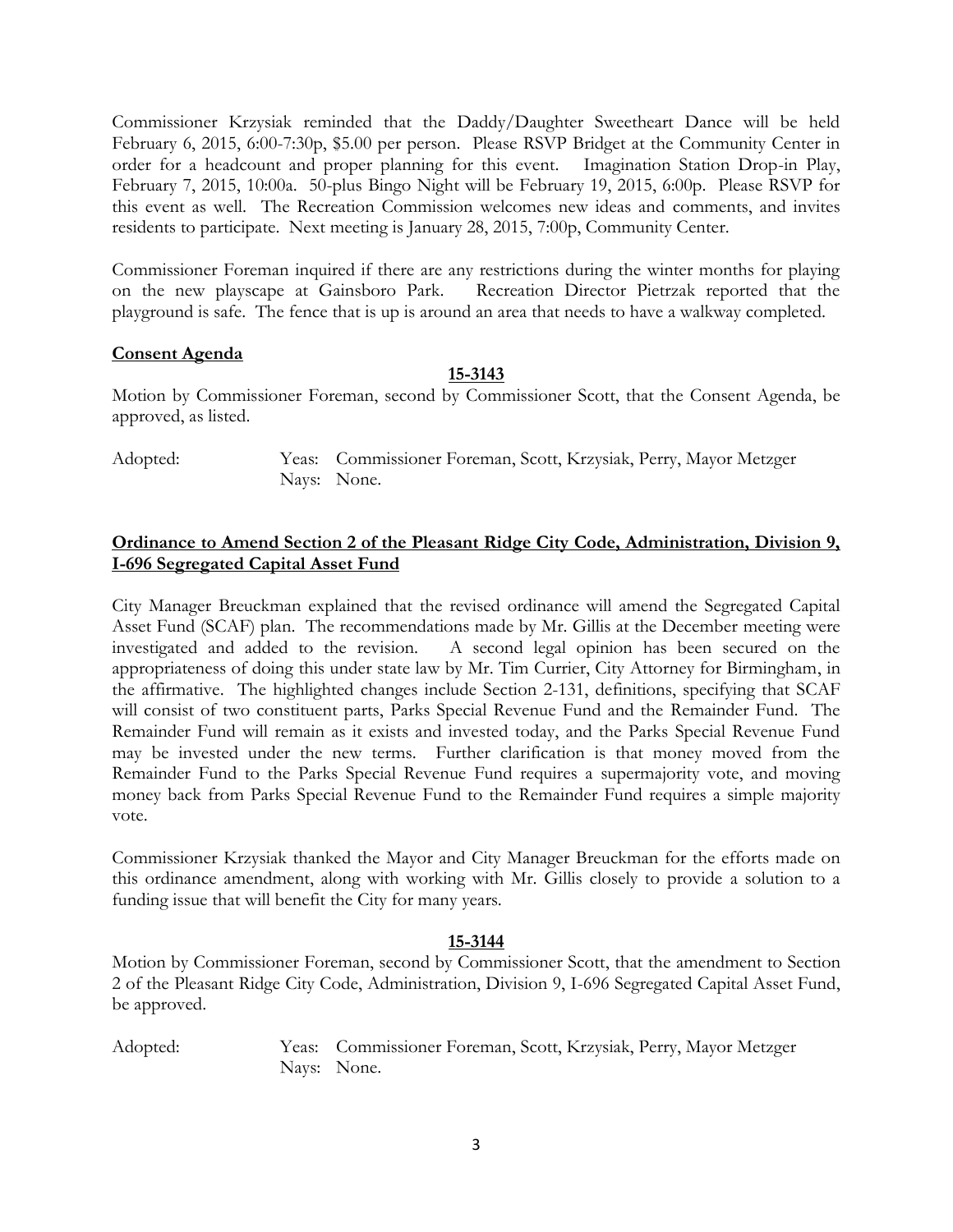### **Pleasant Ridge Investment Policy**

City Manager James Breuckman reported that the City has always had an investment policy, but it has not been updated since 2002. The investment policy was geared to the investments available to the City at that time, and with the amendment to the SCAF Ordinance, changes need to be made. Also, there are some generally accepted accounting principles that also needed to be amended. The updates are in Section 20 which deal with the SCAF Parks Special Revenue Fund and set forth more guidance consistent with the ordinance that identifies appropriate investments to be made with the Parks Special Revenue Fund. It lays out the proper statutory and City's ordinance authorizations. The key points are items (b), (c), and (d). Item (b) is allowable investment instruments that will include stocks, exchange traded funds, mutual funds and bonds, as defined in MCL Section 38.1132 (d-e). City of Pleasant Ridge is limiting itself further than what is allowed for pension funds under state law. Parks Special Revenue Fund may only be invested in securities that are actively traded on a major U.S. stock index. Item (d), use of investment returns, sets forth what the City Commission may do with the advice of the Investment Committee and that the City Commission shall determine annually what interest and dividends shall be retained in the fund to support parks operation, and maintenance; and the principal balance shall not be diverted or spent except in accordance of the provisions of the amendment to the ordinance just approved; and that it shall be adjusted for inflation by only removing interest and dividends until the market value of the fund's principal recovers. And the ordinance no longer references the "city treasurer" but the "city manager or his/her designee."

Commissioner Krzysiak inquired if the members of the Investment Committee can be appointed by the City Commission by a simple majority, and City Manager Breuckman affirmed that members can be added by the City Commission at any time.

Commissioner Foreman commented that Section 20(D)(1) adding to the principal balance over time in order to protect the principal balance from inflation is a key advantage and likes the idea that the money will be kept solvent over time and not slowly being chipped away by inflation. Commissioner Foreman thanked the City Manager for adding this important factor.

### **15-3145**

Motion by Commissioner Perry, second by Commissioner Scott, that the City of Pleasant Ridge Investment Policy be adopted.

Adopted: Yeas: Commissioner Perry, Scott, Foreman, Krzysiak, Mayor Metzger Nays: None.

### **City of Pleasant Ridge Investment Committee Liaison**

City Manager Breuckman explained that Section 5 of the Investment Policy creates the Investment Committee. It is proposed that city staff be retained as part of the committee, along with former Mayor Castelli. Breuckman is requesting the City Commission appoint a representative to the Investment Committee.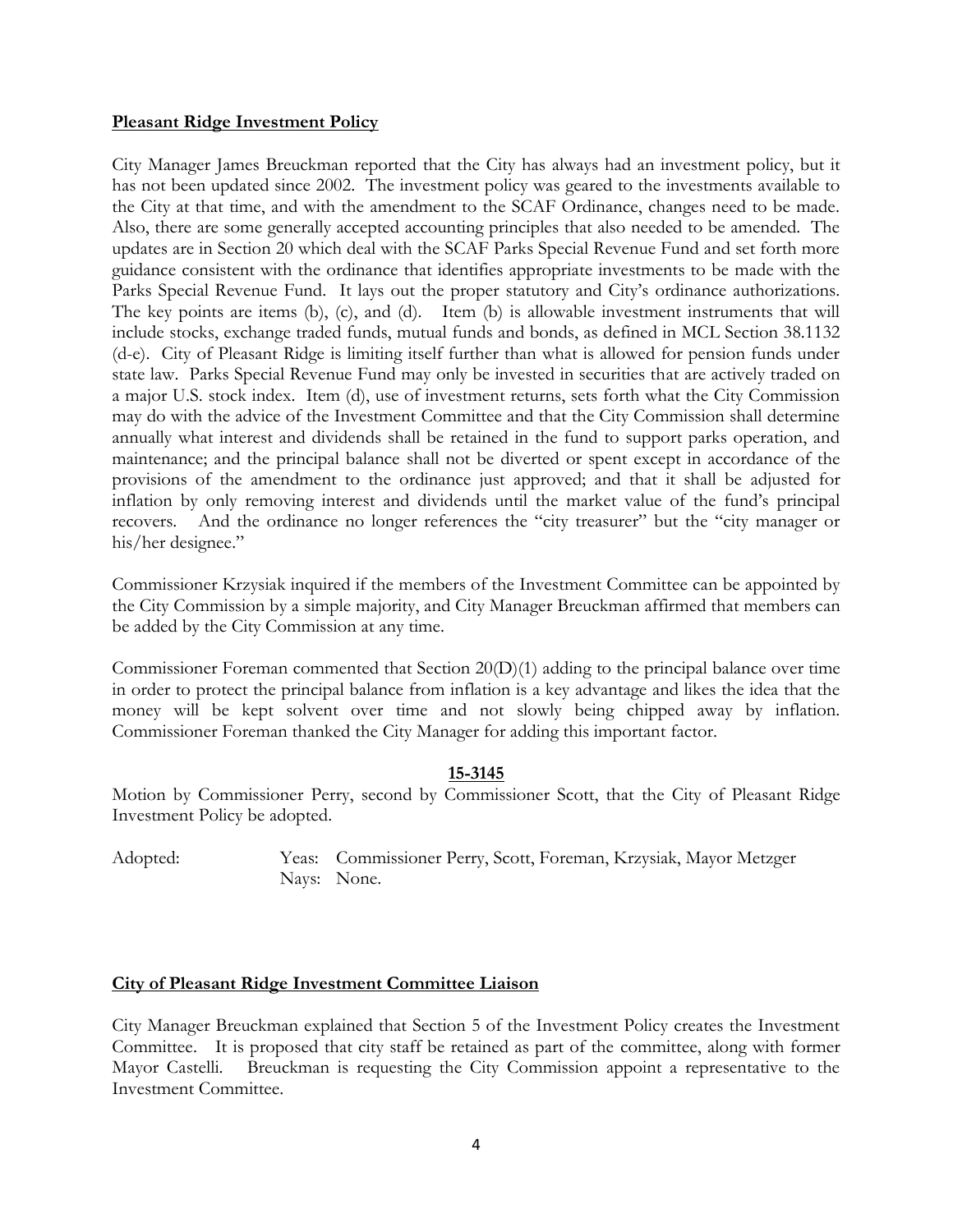#### **15-3146**

Motion by Commissioner Krzysiak, second by Commissioner Perry, that the appointment of Ralph A. Castelli Jr. and Commissioner Bret Scott to the City of Pleasant Ridge Investment Committee be approved.

Adopted: Yeas: Commissioner Krzysiak, Perry, Foreman, Scott, Mayor Metzger Nays: None.

Breuckman reported that the Investment Committee will have a meeting in the near future and make recommendations to the City Commission.

#### **Supplemental Appropriation #A-2015-001**

Ms. Sheryl Stubblefield, Plante Moran, presented some supplemental appropriations to the General Fund and Local Street Fund that will not affect the fund balance. City Manager Breuckman added that this is part of the mid-year review of the budget.

#### **15-3147**

Motion by Commissioner Perry, second by Commissioner Foreman, to approve the Supplemental Appropriation #A-2015-001.

Adopted: Yeas: Commissioner Perry, Foreman, Krzysiak, Scott, Mayor Metzger Nays: None.

## **Ordinance to Amend the Pleasant Ridge City Code, Zoning, to prohibit Accessory Dwelling Units**

City Manager Breuckman explained that Items 12 and 13 on the Agenda both deal with accessory dwelling units. One ordinance prohibits accessory dwelling units and the other permits accessory dwelling units with restrictions. The present ordinance is silent on these issues. Last month the City Commission adopted a reduction in accessory building height from 18 ft. to 15 ft., which is consistent with neighboring communities. The 15 ft. height still allows for a loft space above the garage but makes it less livable. In the proposed ordinance (Item 12 of the Agenda) to prohibit, Section 26-12.2 will add "only one dwelling unit shall be permitted per lot of record" in SFR districts; and Section 26-13.1 will add item 9 that prohibits a combination of services to accessory building that would allow conversion to habitable space. In the proposed ordinance (Item 13 of the Agenda) to permit accessory dwelling units as a special land use in SFR districts, a public hearing would be required before the Planning Commission; notification to all properties within 300 feet; and allows for a discretionary Planning Commission decision. Minimum lot area of 5,000 sq.ft. is required. Accessory dwelling units are not to exceed the lesser of 750 sq.ft. or 25-percent of the gross floor area of principle dwelling unit. The accessory dwelling unit can be an accessory structure only; have a 3 ft. side/rear setback requirement; and not be visible from the front entrance. The maximum height for a structure with an accessory dwelling unit is 17 ft. At least three off-street parking spaces are required. Owner occupancy of one of the dwelling units is required. A separate water meter is required. A maximum of two bedrooms are permitted. A landlord license and rental inspections are required. Minimum lease term of 180 days is required. A restrictive covenant must be recorded. A number of enforcement provisions will provide compliance with the ordinance. There is a concern about having specific renter restrictions and it is not being recommended at this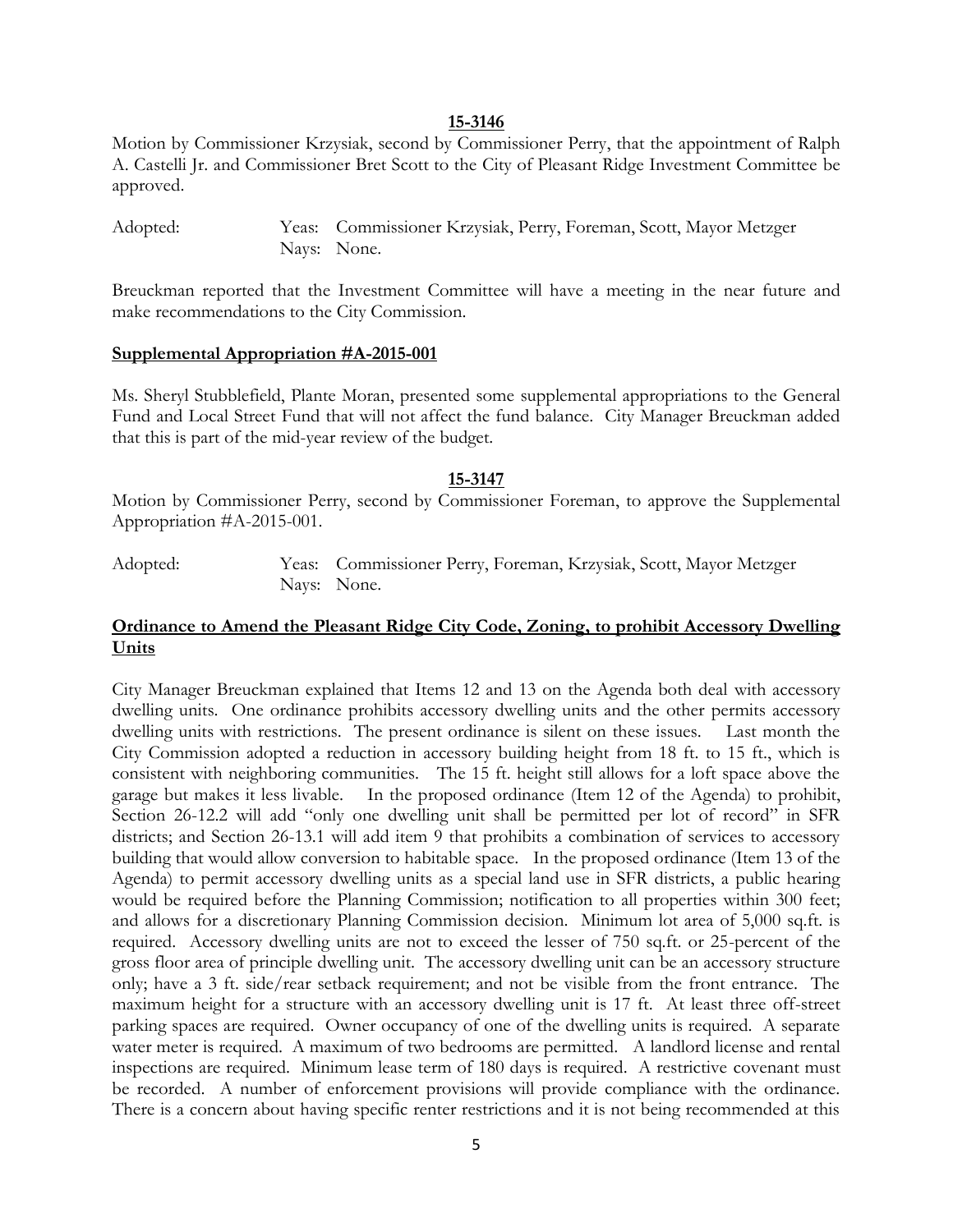time. Potential adjustments could make the minimum lot area greater than 5,000 sq.ft.; setbacks at 3 or 5 ft.; maximum bedroom requirement reduced from two to one; and allowing a tenant to be given "until end of lease" term or add "6 months, which is sooner." Most of the parcels in Pleasant Ridge are larger than 5,000 sq.ft. The Planning Commission recommended denial of the ordinance that prohibits accessory dwelling units and approval of the ordinance to permit accessory dwelling units with restrictions. City Clerk Drealan added that 13 responses have been received, 12 being reviewed before the meeting: (8) are in favor of not allowing accessory dwelling units and (4) are not in favor of the accessory dwelling units to be solely rentals. Commissioner Perry added that the comments she has received from residents in her discussions were not in favor as well.

Commissioner Foreman inquired how many accessory dwelling units are currently in the city. Breuckman responded that it is unknown due to the fact that there were no specific requirements in the past to gain approvals, but two recent constructions have been approved. Commissioner Foreman wanted to clarify that only one detached accessory unit is allowed per property, and Breuckman affirmed that if you have a detached garage you cannot have a detached accessory building also on the property. Commissioner Foreman inquired how is parking spaces defined when they are not in a garage or driveway, or is it how many spaces can fit in a driveway. Breuckman responded that the key term is "off-street" parking spaces, and a driveway is not considered as part of the parking spaces. Commissioner Foreman was unable to attend any of the Planning Commission meetings or review the minutes, but inquired as to what the reasoning was for approving the ordinance to allow accessory dwelling units with restrictions. Breuckman responded that the initial intent of the accessory dwelling units was to be for relatives, but the Planning Commission seemed comfortable with having these units for rentals as well. Commission Perry affirmed that the Planning Commission had accepted the fact that the accessory dwelling units could become rentals.

Commissioner Scott inquired what is the average square footage of first-floor homes as to the 25 percent. Breuckman explained that the 25-percent is not limited to the first floor but 25-percent of the principle structure. A garage area is still a maximum 750 sq.ft.

Commission Krzysiak inquired if the ordinance for accessory dwelling units is prohibited can a resident still seek a variance under special circumstances. Breuckman responded that a special land use variance could be granted by the Zoning Board of Appeals.

Commissioner Scott inquired if someone owns a home, but rents it out, would the proposed ordinance to prohibit accessory dwelling units affect this situation. Breuckman responded that the proposed ordinance is strictly for accessory dwelling units. Rentals are not prohibited in Pleasant Ridge.

Mayor Metzger opened the public hearing at 8:54 p.m.

Chief Kevin Sullivan, 120 Elm Park, inquired if there will be a separate address for these accessory buildings and will the accessory buildings be required to follow the building codes relating to a home or a garage. Breuckman responded that all building codes are required as far as that of a home and that a separate address will be required as well.

Mr. Mike Wider, 8 Hanover, commended the Mayor, city staff, and Commissioners for the service they provide to the City. Mr. Wider suggested that the 17 ft. allowable limit is mid-slope on the roof and should be clarified as to what the size would actually be. Mr. Wider inquired as to the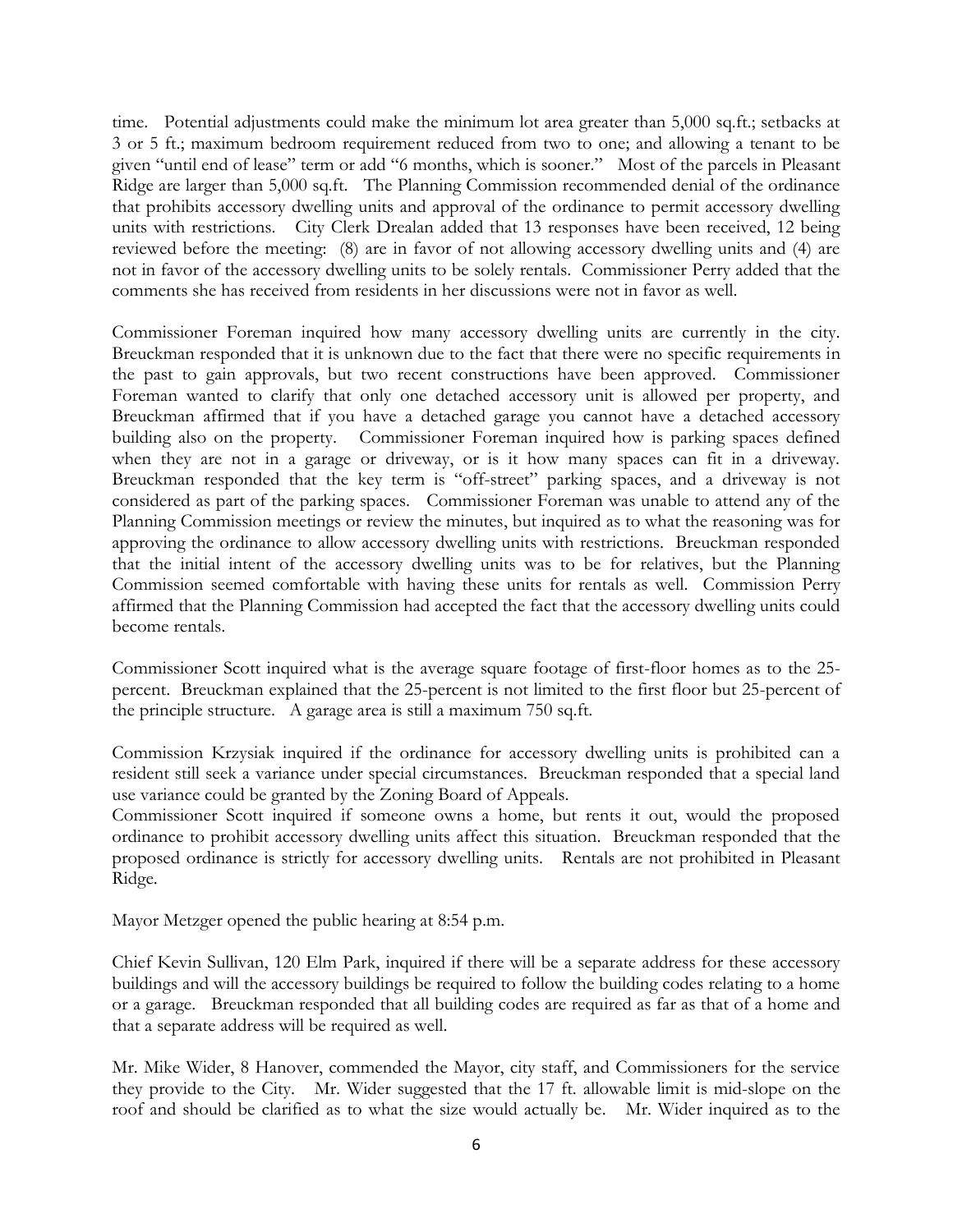larger properties on Ridge Road if the 750 sq.ft. would be limited even though it is less that 25 percent of the house, and if existing structures would be prohibited to be torn down to allow for new. Breuckman responded that the 750 sq.ft. is limited, and that existing structures will be allowed to be torn down. Mr. Wider inquired if the 30-percent of the lot is the square foot of the house. Breuckman responded that the setbacks put in place are an effort to prevent "big foot" housing. The lot area coverage requirement is 35-percent. Mr. Wider thinks a clarification should be made that this amendment is not to allow residents to add on to their existing home, but to actually construct another building on the property that does not exceed 35-percent of the lot coverage for the total structures. Mr. Wider questioned if the accessory dwelling unit has to be attached to the existing home. The Commissioners responded that it does not have to be attached. Breuckman added that the 3 ft. setback requirements apply for the rear and side yards.

Ms. Lauran Howard, 22 Oakland Park, inquired if a copy of the ordinance was posted for the public hearing that was held by the Planning Commission on the City's Website. City Clerk Drealan responded that it was part of the Planning Commission's packet and would have been posted. Ms. Howard's concern is that the average resident may not have realized the impact that this change to the ordinance may have and that better notification on the City's Website should be considered.

Mr. Ralph Castelli, 27 Elm Park, recommends that the City Commission should ban these amendments until further study is done and more residents are informed. Mr. Castelli inquired as to the off-street parking requirement and how spaces are calculated with garages that may not have room to park cars, and added that driveway space should be considered as an exception.

Mr. Mike Wider inquired if the accessory dwelling units that will become rentals would be taxed. Breuckman is not sure how they will be assessed, but may be on a percentage basis for homestead versus non-homestead.

Mr. Ralph Castelli inquired of Mr. Need how the accessory dwelling unit ordinance will affect lot splits. Mr. Need responded that any lot that is split must conform to the applicable requirements for a home, garage, or accessory dwelling unit. Breuckman added that the restricted covenant language in the ordinance would not prevent a potential lot split.

Mr. Bob Obringer, 22 Oakland Park, is in favor of banning accessory dwelling units and does not see how they will enhance the City of Pleasant Ridge. Even though there is a safety valve going through the Zoning Board of Appeals, he is not in favor.

With no further comments or discussion, Mayor Metzger closed the public hearing at 9:14 p.m.

Commissioner Perry commended City Manager Breuckman for the research and the work that has been put into these ordinance changes. Commissioner Perry indicated that every angle has been looked into as whether these units will be just for family members or used as rentals, and that she has had many discussions with residents on these matters. Overall, Commissioner Perry believes that the residents that she has spoken with are not in favor of accessory dwelling units.

Commissioner Krzysiak appreciated the residents that are in attendance and spoke this evening. Krzysiak believes that increasing the lot coverage from 30 to 35-percent addresses the issues of residents needing to expand their home to allow for an expanding family.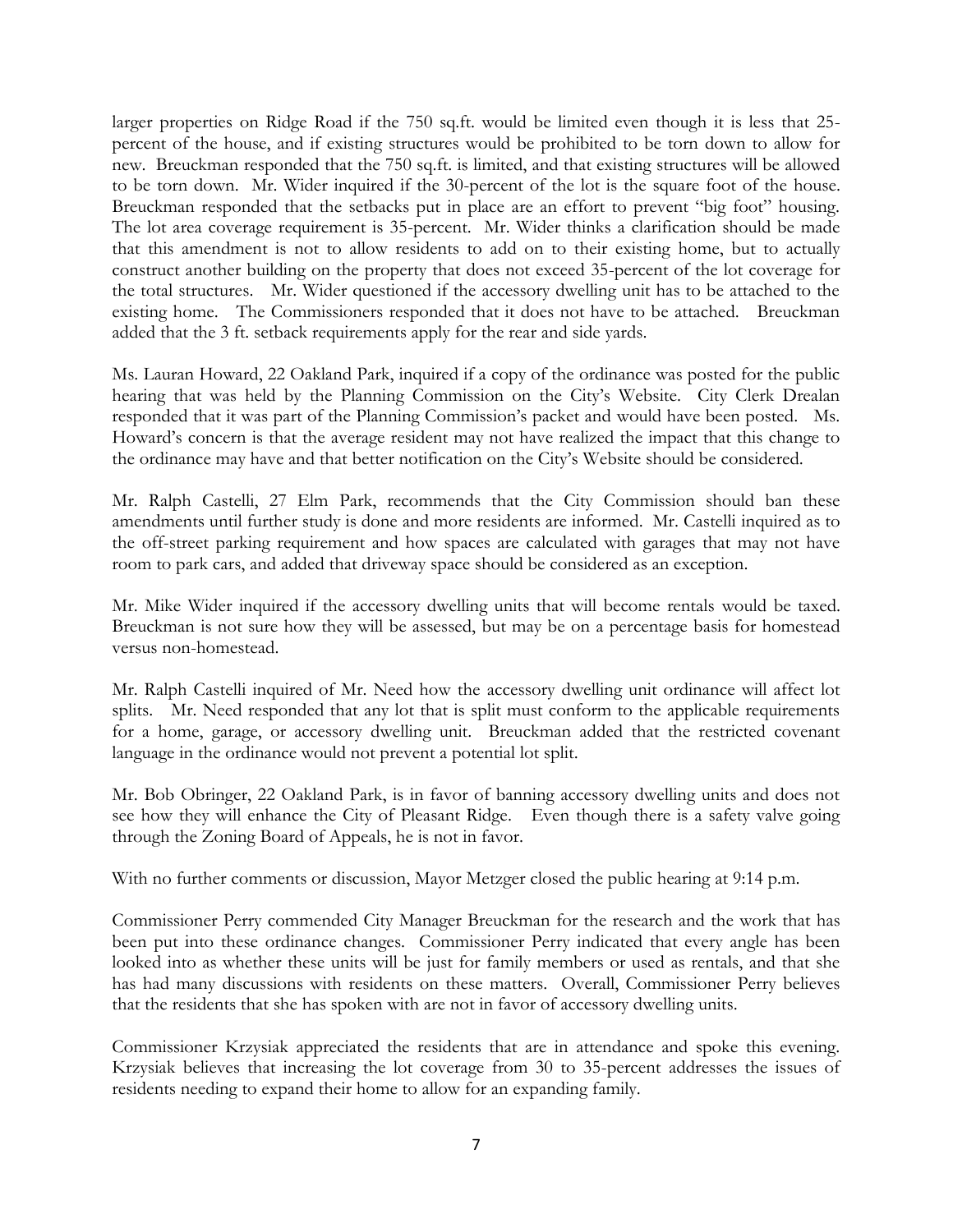Mayor Metzger also thanked the residents for attending and voicing their opinions. Mayor Metzger feels that much research and an adequate discussion of the proposed ordinance changes have been reviewed by the Planning and City Commissions, and that he feels this is a major change to the city's dynamics and adding rentals will be a part of the future.

Commissioner Foreman indicated that even though the existing ordinance is silent on accessory dwelling units, prohibiting them by the adoption of this ordinance will actually tighten it. Foreman also added that the 5,000 sq.ft. requirement is almost the entire city and that maybe 10,000 sq.ft. should have been considered. Mayor Metzger added that if you restrict it to 10,000 sq.ft., you essentially are penalizing those who have 10,000 or more sq.ft. and it is not fair to all residents.

Mr. Castelli added that you would buy a 10,000 sq.ft. lot to not have a neighboring lot next to you with an accessory dwelling.

## **15-3148**

Motion by Commissioner Perry, second by Commissioner Foreman, that the Ordinance to amend Chapter 26 of the Pleasant Ridge City Code, Zoning, Article 12: Schedule of Regulations, Section 26-12.2 General Requirements; and Article 13: General Provisions, Section 26-13.1 Accessory Uses to prohibit Accessory Dwelling Units be adopted.

Adopted: Yeas: Commissioner Perry, Foreman, Krzysiak, Scott, Mayor Metzger Nays: None.

# **Ordinance to Amend Chapter 26 of the Pleasant Ridge City Code, Zoning, to list Accessory Dwelling Units as a Special Land Use in the Single Family Residential Districts, and to establish specific standards applicable to Accessory Dwelling Units.**

Commissioner Scott commented that prohibiting the accessory dwelling units does not eliminate the concerns that residents may have over rentals and large garages, and it may still need to be followed up on at some level.

Mayor Metzger opened the public hearing at 9:26 p.m.

With no further comments or discussion, Mayor Metzger closed the public hearing at 9:27 p.m.

# **15-3149**

Motion by Commissioner Perry, second by Commissioner Foreman, that an Ordinance to Amend Chapter 26 of the Pleasant Ridge City Code, Zoning: Article 3: Zoning Districts and Map, Section 26-3.5 District Requirements; Article 4; Single Family Residential Districts; and Article 13: General Provisions, Section 26-13.1 Accessory Uses, to list Accessory Dwelling Units as a Special Land Use in the Single Family Residential Districts, and to establish specific standards applicable to Accessory Dwelling Units, be rejected.

Adopted: Yeas: Commissioner Perry, Foreman, Krzysiak, Scott, Mayor Metzger Nays: None.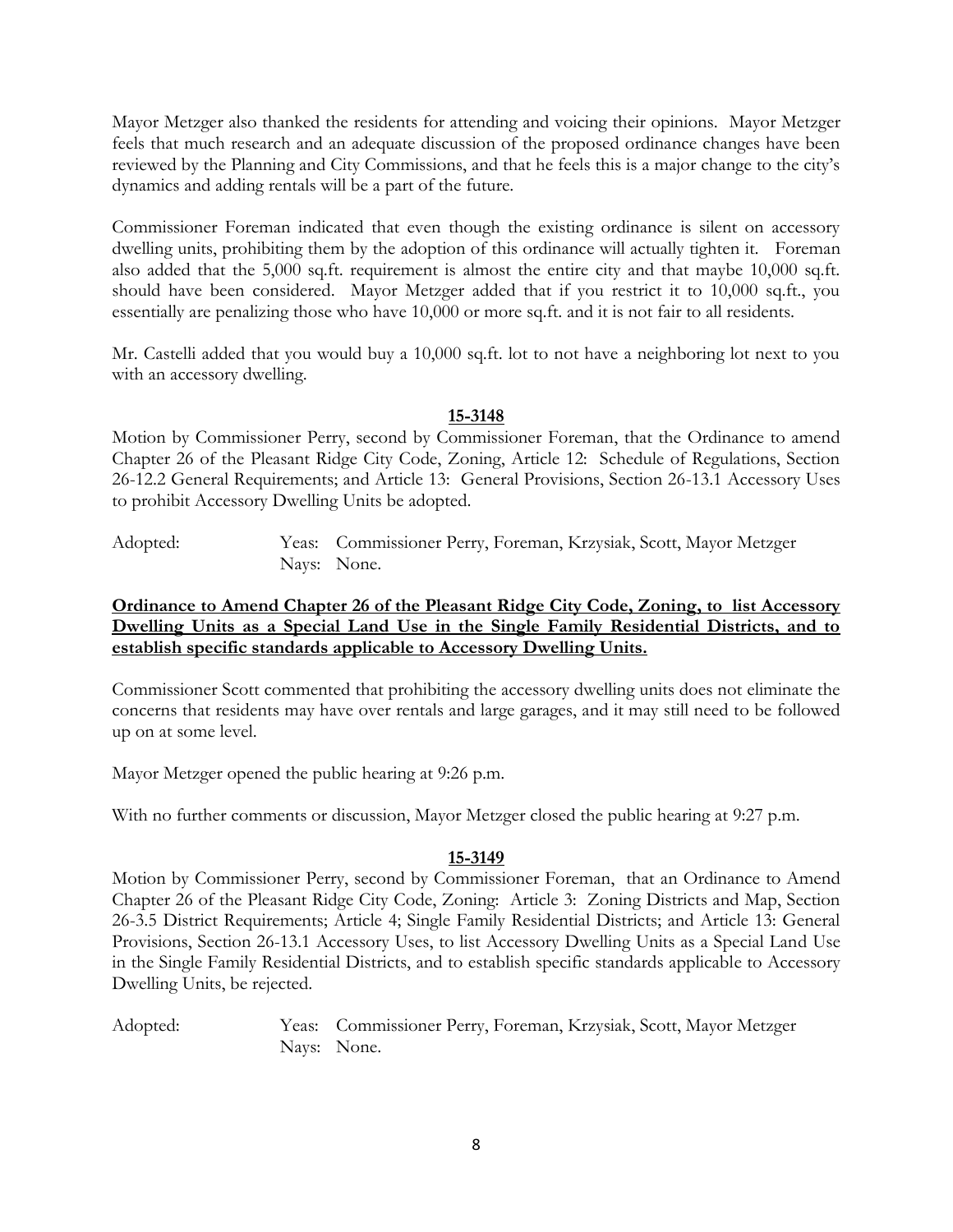#### **Annual Meeting Schedules**

City Clerk Drealan explained that the City Commission meetings are held on the second Tuesday of each month; Historical Commission is held on the first Wednesday of each month; Planning Commission/DDA is held on the fourth Monday of the month; and the Recreation Commission is held on the last Wednesday of the month. The fourth Tuesday is set aside for any workshops or Zoning Board of Appeals.

#### **15-3150**

Motion by Commissioner Scott, second by Commissioner Perry, that the Annual Meeting Schedule for the following Commissions: A) City Commission; B) Historical Commission; C) Planning Commission/Downtown Development Authority; D) Recreation Commission, be approved as recommended.

Adopted: Yeas: Commissioner Scott, Perry, Foreman, Krzysiak, Mayor Metzger Nays: None.

#### **Appointment to the Pleasant Ridge Planning Commission/DDA - McAuliffe**

Mayor Metzger explained that there are two appointments to be made, one resident and one business owner.

Commissioner Krzysiak thanked the residents that attended the workshop and applied for the open position. Mayor Metzger added that he appreciates the interest from the residents that applied and attended the workshop, and that he hopes this will continue in the future.

Commissioner Foreman added that everyone who applied seemed to be very interested in getting involved in the city and passionate in making the City of Pleasant Ridge a better place. Foreman also added that those who did apply and were not chosen to serve to please remain interested because the applications are kept on file.

#### **15-3151**

Motion by Commissioner Perry, second by Commissioner Foreman, that the resident appointment of Kristi McAuliffe to the Pleasant Ridge Planning Commission/Downtown Development Authority, to a full term, term to expire December 31, 2017, be approved.

Adopted: Yeas: Commissioner Perry, Foreman, Krzysiak, Scott, Mayor Metzger Nays: None.

### **Appointment of a Business Owner to the Pleasant Ridge Planning Commission/DDA-Christensen**

#### **15-3152**

Motion by Commissioner Perry, second by Commissioner Scott, that the business owner appointment of Loren Christensen to the Pleasant Ridge Planning Commission/Downtown Development Authority, to a full term, term to expire December 31, 2017, be approved.

Adopted: Yeas: Commissioner Perry, Scott, Foreman, Krzysiak, Mayor Metzger Nays: None.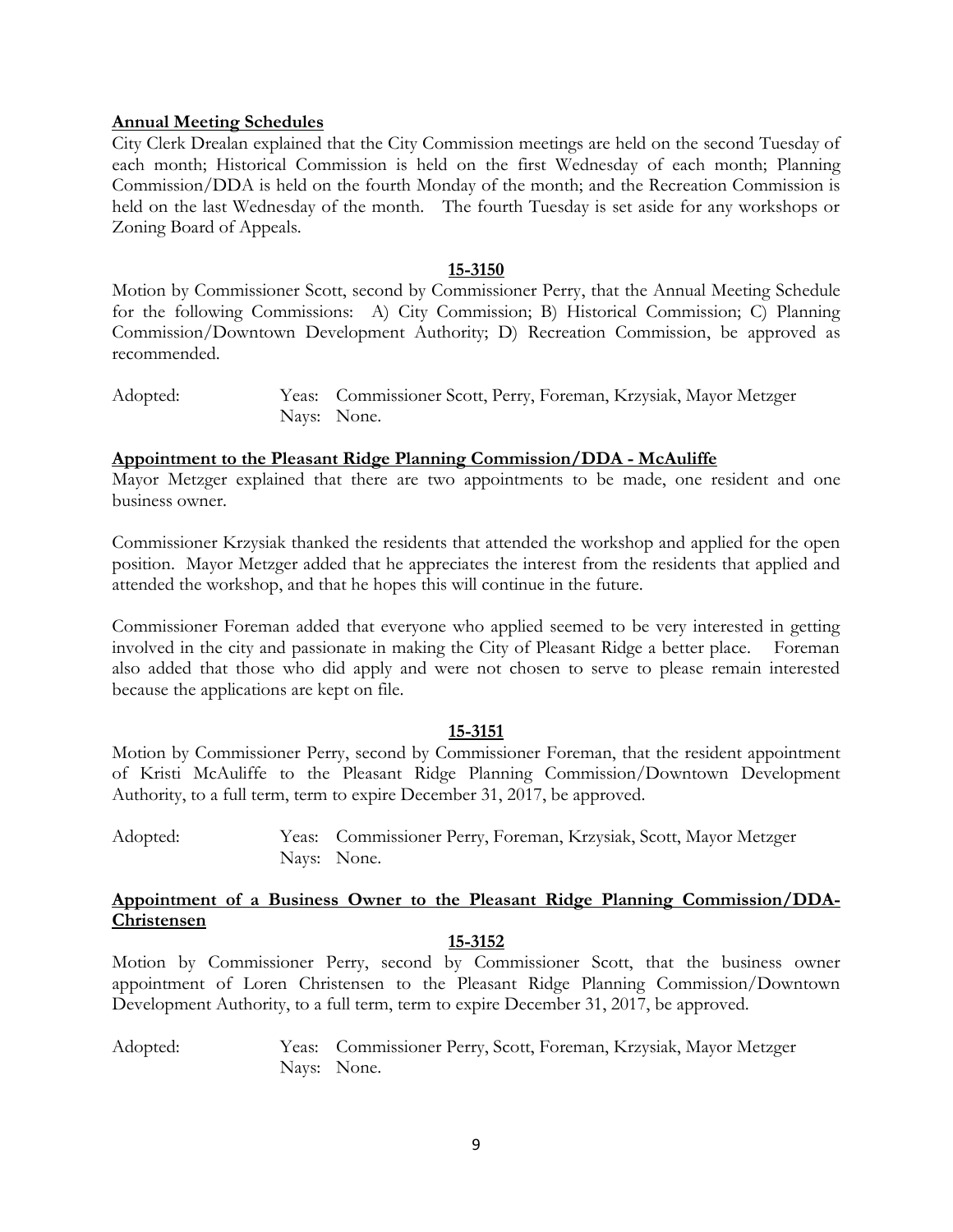Mayor Metzger mentioned that this is the first time a business owner has been added to the Planning Commission/Downtown Development Authority which allows the businesses to be more proactive with changes in the city, and it is very encouraging to have businesses involved and taking an interest in the City's development.

## **Establishing a Public Hearing on February 10, 2015, at 7:30 p.m.**

City Manager Breuckman indicated that this is the next step in the permit parking program. The proposed program is an "opt-in" program where residential streets would have to request the City to consider a permit area by two-thirds vote of property owners. The proposed ordinance is on the City's Website. The town hall meeting had the east side residents pretty much unanimous in support of this proposal.

Commissioner Foreman inquired as to how the \$25.00 fine for a parking violation compares with neighboring communities. Breuckman is unaware but will check into it. City Attorney Need added that the fine is currently in the code for all other parking violations.

## **15-3153**

Motion by Commissioner Foreman, second by Commissioner Perry, that a Public Hearing on February 10, 2015, at 7:30 p.m., be established to solicit public comments on the following items: A) Ordinance to amend Chapter 70, Traffic and Vehicles, by amending Section 70-55, Residential Parking Permits, and adding Section 70-56, Penalties, of the Pleasant Ridge City Code.

Adopted: Yeas: Commissioner Foreman, Perry, Krzysiak, Scott, Mayor Metzger Nays: None.

### **Police Patrol Vehicle Purchase and Financing**

City Manager Breuckman explained that the costs to repair the fleet of current police vehicles is quickly exceeding the cost to buy new police vehicles. A 2014 Dodge Charger is in the process of being purchased and the City will self-finance the vehicle by a loan from SCAF with a 1-year, 5 percent term of interest until the new budget year and millage take effect. A supermajority vote is required.

Commissioner Foreman inquired if the proposed 1-year loan request is similar to the purchase of the Explorer a few years ago. City Clerk Drealan and Breuckman responded that the Explorer purchase was a 5-year loan.

# **15-3154**

Motion by Commissioner Foreman, second by Commissioner Scott, that a new police patrol vehicle be purchased through the State of Michigan Cooperative Purchase Program in an amount not to exceed \$31,104.00, and that the Segregated Capital Assets Fund (SCAF) finance the purchase of the vehicle over one (1) year at a rate of five percent  $(5%)$ , as recommended.

Adopted: Yeas: Commissioner Foreman, Scott, Krzysiak, Perry, Mayor Metzger Nays: None.